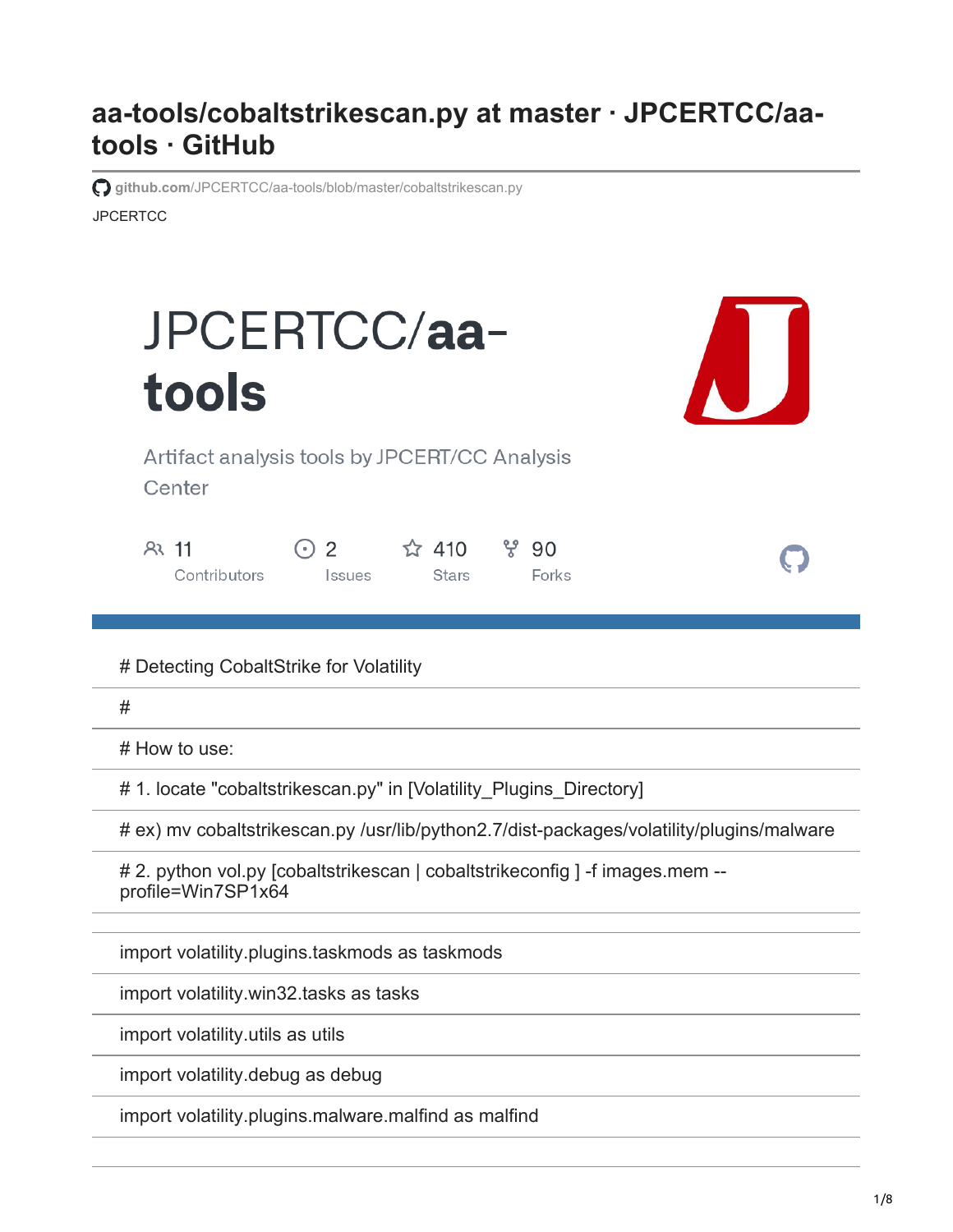import volatility.plugins.malware as malware

import re

from struct import pack, unpack, unpack\_from, calcsize

from socket import inet ntoa

try:

import yara

has  $yara = True$ 

except ImportError:

has  $y$ ara = False

cobaltstrike  $sig = {$ 

'namespace1' : 'rule CobaltStrike { \

strings: \

 $$v1 = {7370726E6700} \$ 

 $$v2 = {6969696969696969}$ 

condition: \$v1 and \$v2}'

}

CONF\_PATTERNS = [{

'pattern': '\x69\x68\x69\x68\x69',

'cfg\_size': 0x1000,

'cfg\_info': [['\x00\x01\x00\x01\x00\x02', 'BeaconType\t\t:', 0x2], ['\x00\x02\x00\x01\x00\x02', 'Port\t\t\t:', 0x2], ['\x00\x03\x00\x02\x00\x04', 'Polling(ms)\t\t:', 0x4],

['\x00\x04\x00\x02\x00\x04', 'Unknown1\t\t:', 0x4], ['\x00\x05\x00\x01\x00\x02', 'Jitter\t\t\t:', 0x2], ['\x00\x06\x00\x01\x00\x02', 'Maxdns\t\t\t:', 0x2],

['\x00\x07\x00\x03\x01\x00', 'Unknown2\t\t:', 0x100], ['\x00\x08\x00\x03\x01\x00', 'C2Server\t\t:', 0x100], ['\x00\x09\x00\x03\x00\x80', 'UserAgent\t\t:', 0x80],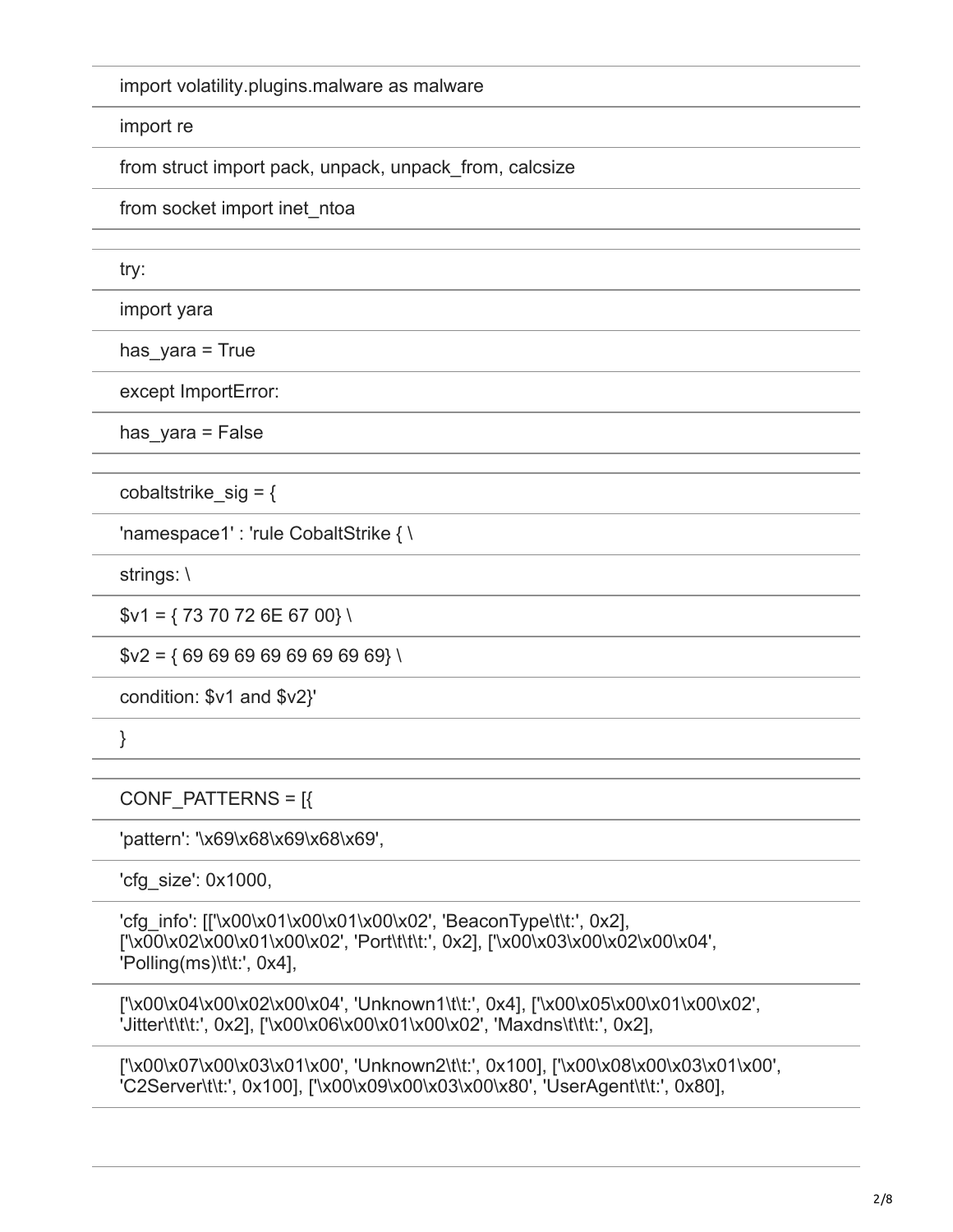['\x00\x0a\x00\x03\x00\x40', 'HTTP\_Method2\_Path\t:', 0x40], ['\x00\x0b\x00\x03\x01\x00', 'Unknown3\t\t:', 0x100], ['\x00\x0c\x00\x03\x01\x00', 'Header1\t\t\t:', 0x100],

['\x00\x0d\x00\x03\x01\x00', 'Header2\t\t\t:', 0x100], ['\x00\x0e\x00\x03\x00\x40', 'Injection\_Process\t:', 0x40], ['\x00\x0f\x00\x03\x00\x80', 'PipeName\t\t:', 0x80],

['\x00\x10\x00\x01\x00\x02', 'Year\t\t\t:', 0x2], ['\x00\x11\x00\x01\x00\x02', 'Month\t\t\t:', 0x2], ['\x00\x12\x00\x01\x00\x02', 'Day\t\t\t:', 0x2],

['\x00\x13\x00\x02\x00\x04', 'DNS\_idle\t\t:', 0x4], ['\x00\x14\x00\x02\x00\x04', 'DNS\_sleep(ms)\t\t:', 0x2], ['\x00\x1a\x00\x03\x00\x10', 'Method1\t\t\t:', 0x10],

['\x00\x1b\x00\x03\x00\x10', 'Method2\t\t\t:', 0x10], ['\x00\x1c\x00\x02\x00\x04', 'Unknown4\t\t:', 0x4], ['\x00\x1d\x00\x03\x00\x40', 'Spawnto\_x86\t\t:', 0x40],

['\x00\x1e\x00\x03\x00\x40', 'Spawnto\_x64\t\t:', 0x40], ['\x00\x1f\x00\x01\x00\x02', 'Unknown5\t\t:', 0x2], ['\x00\x20\x00\x03\x00\x80', 'Proxy\_HostName\t\t:', 0x80],

['\x00\x21\x00\x03\x00\x40', 'Proxy\_UserName\t\t:', 0x40], ['\x00\x22\x00\x03\x00\x40', 'Proxy\_Password\t\t:', 0x40], ['\x00\x23\x00\x01\x00\x02', 'Proxy\_AccessType\t:', 0x2],

['\x00\x24\x00\x01\x00\x02', 'create\_remote\_thread\t:', 0x2]]

}]

BEACONTYPE = {0x0: "0 (HTTP)", 0x1: "1 (Hybrid HTTP and DNS)", 0x8: "8 (HTTPS)"}

ACCESSTYPE = {0x1: "1 (use direct connection)", 0x2: "2 (use IE settings)", 0x4: "4 (use proxy server)"}

class cobaltstrikeScan(taskmods.DllList):

"""Detect processes infected with CobaltStrike malware"""

@staticmethod

def is valid profile(profile):

return (profile.metadata.get('os', 'unknown') == 'windows')

def get\_vad\_base(self, task, address):

for vad in task.VadRoot.traverse():

if address >= vad.Start and address < vad.End: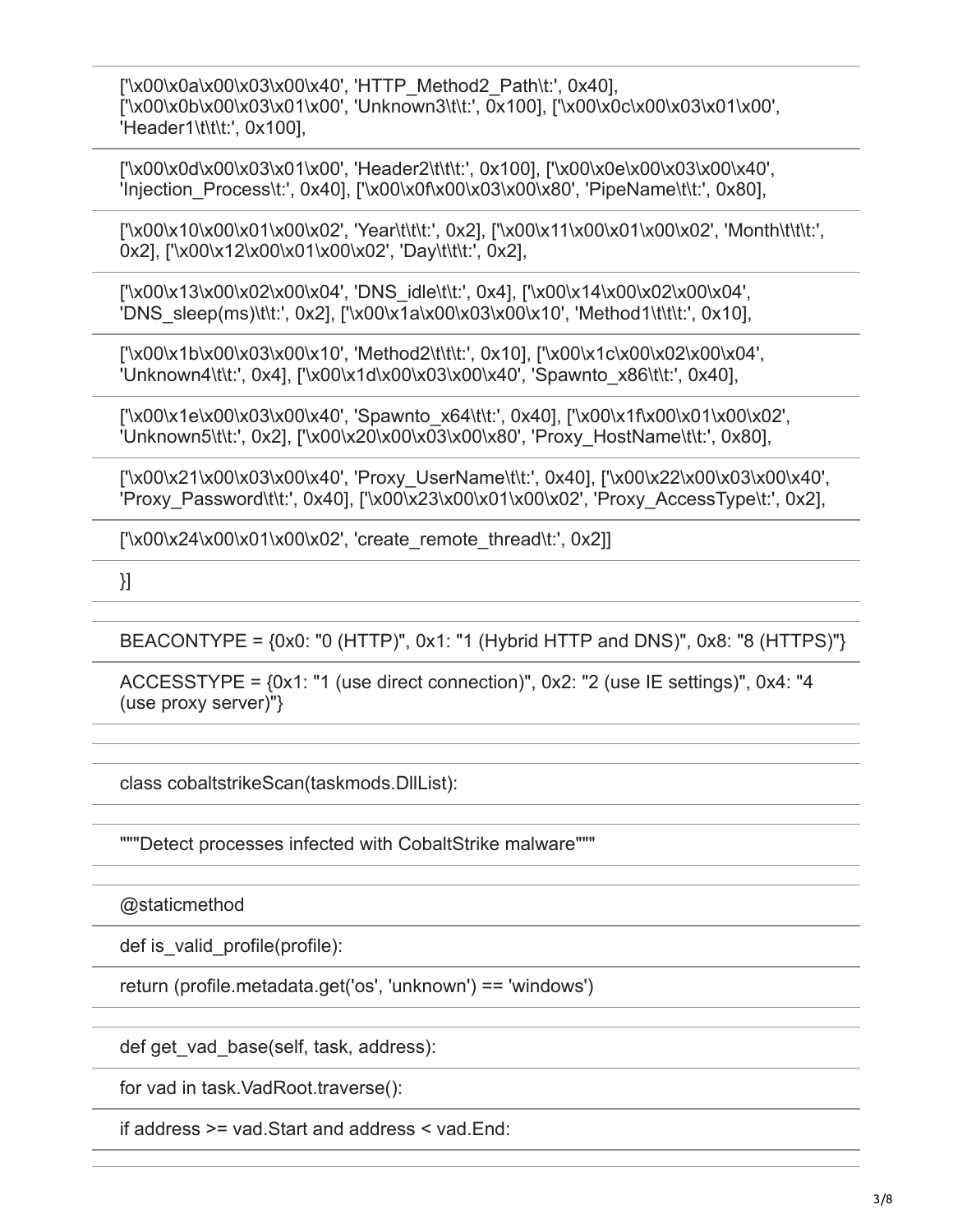return vad.Start

return None

def calculate(self):

if not has\_yara:

debug.error("Yara must be installed for this plugin")

addr space = utils.load  $as(self. config)$ 

os = self.is\_valid\_profile(addr\_space.profile)

if not os:

debug.error("This command does not support the selected profile.")

rules = yara.compile(sources=cobaltstrike\_sig)

for task in self.filter\_tasks(tasks.pslist(addr\_space)):

scanner = malfind.VadYaraScanner(task=task, rules=rules)

for hit, address in scanner.scan():

vad base addr = self.get vad base(task, address)

yield task, vad\_base\_addr

break

def render\_text(self, outfd, data):

self.table\_header(outfd, [("Name", "20"),

("PID", "8"),

("Data VA", "[addrpad]")])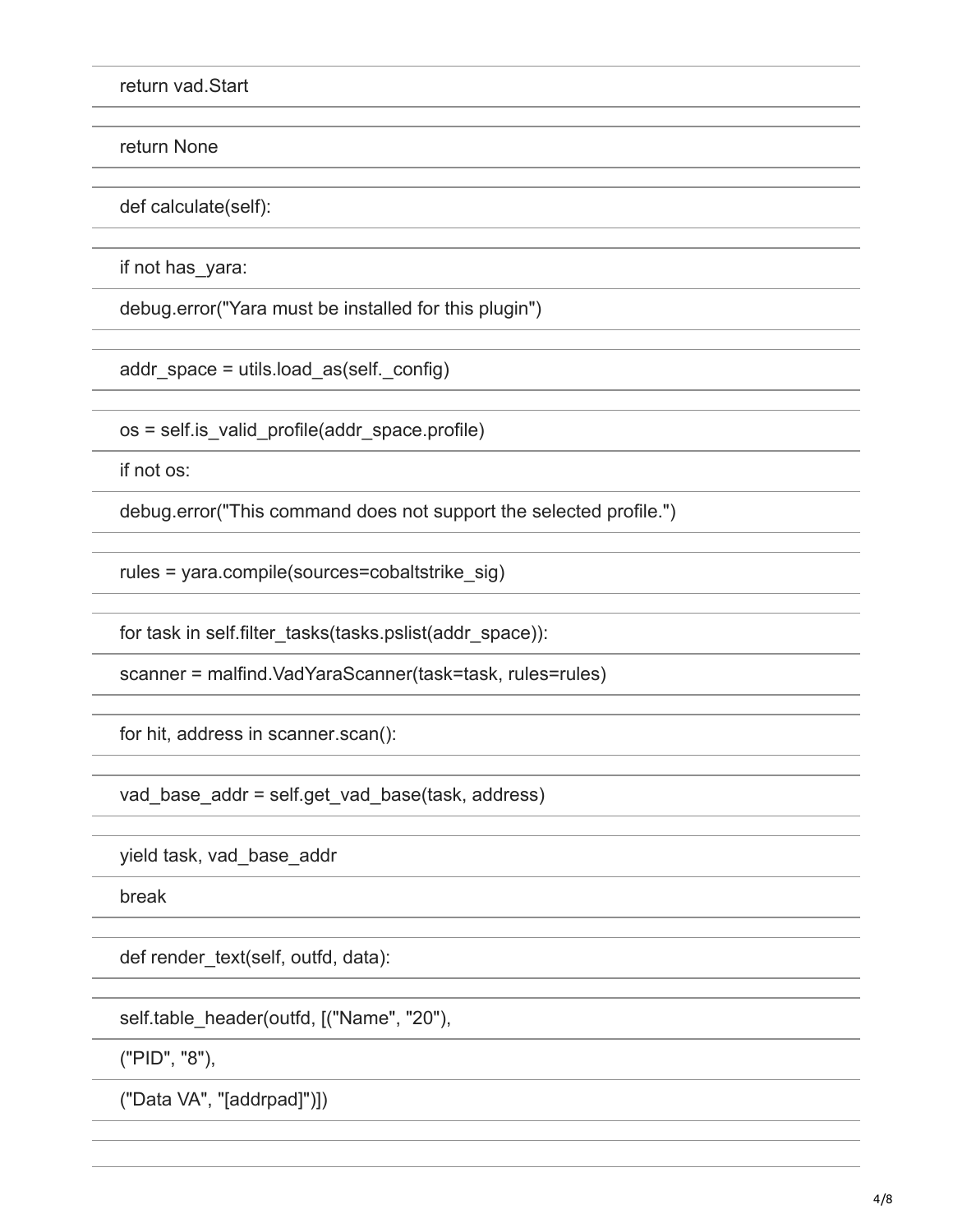for task, start in data:

self.table\_row(

outfd, task.ImageFileName, task.UniqueProcessId, start)

class cobaltstrikeConfig(cobaltstrikeScan):

"""Parse the CobaltStrike configuration"""

def get\_vad\_end(self, task, address):

for vad in task.VadRoot.traverse():

if address == vad.Start:

return vad.End + 1

return None

def decode\_config(self, cfg\_blob):

return "".join(chr(ord(cfg\_offset) ^ 0x69) for cfg\_offset in cfg\_blob)

def parse\_config(self, cfg\_blob, nw, outfd):

outfd.write("[CobaltStrike Config Info]\n")

for pattern, name, size in nw['cfg\_info']:

if name.count('Port'):

port = unpack from(' $>H'$ , cfg\_blob, 0xE)[0]

outfd.write("%s %d\n" % (name, port))

continue

offset = cfg\_blob.find(pattern)

if offset  $== -1$ :

outfd.write("%s\n" % name)

continue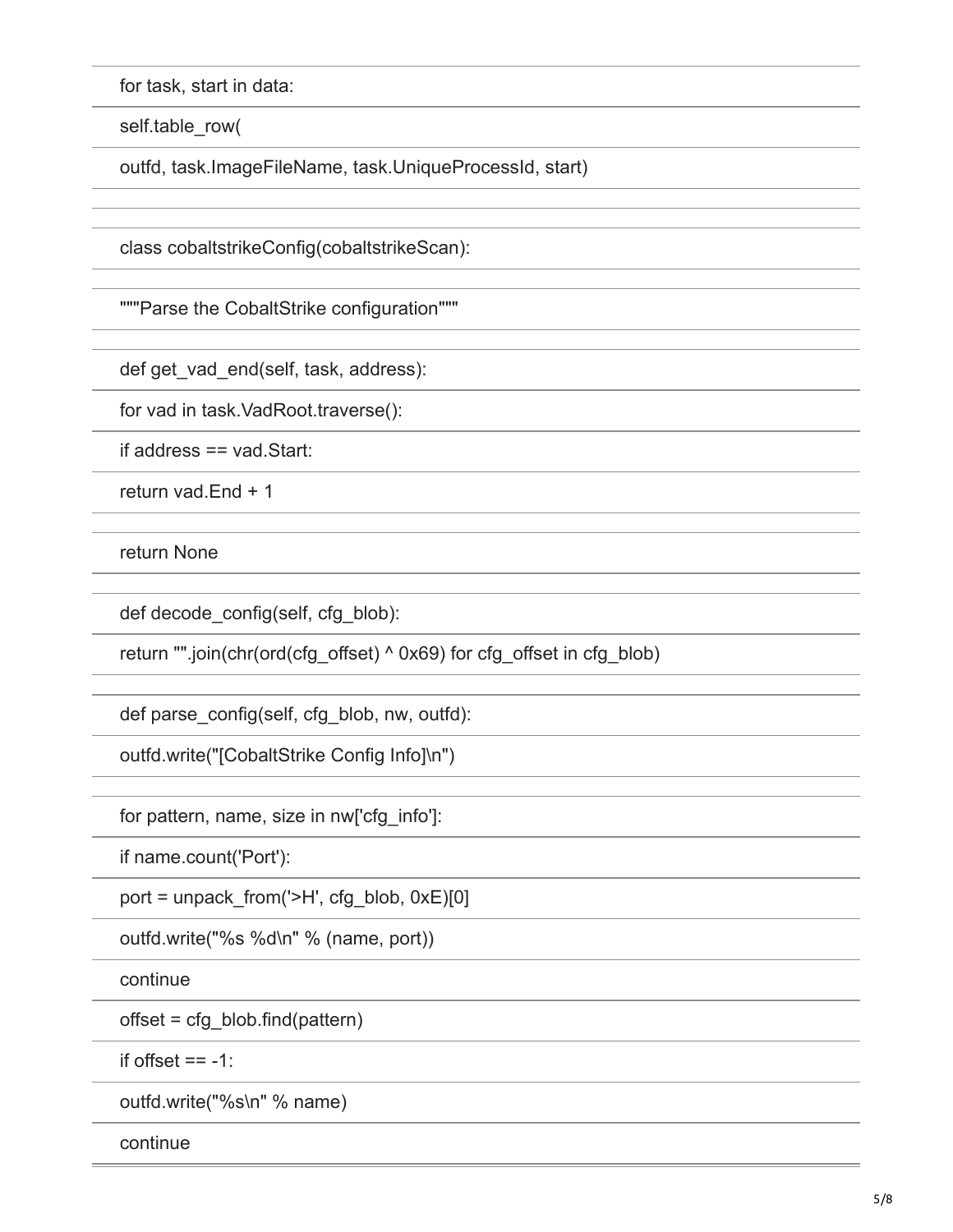config data = cfg\_blob[offset + 6:offset + 6 + size]

if name.count('Unknown'):

outfd.write("%s %s\n" % (name, repr(config\_data)))

continue

if size  $== 2$ :

if name.count('BeaconType'):

outfd.write("%s %s\n" %

(name, BEACONTYPE[unpack('>H', config\_data)[0]]))

elif name.count('AccessType'):

outfd.write(

"%s %s\n" % (name, ACCESSTYPE[unpack('>H', config\_data)[0]]))

elif name.count('create\_remote\_thread'):

if unpack(' $>H'$ , config data)[0] != 0:

outfd.write("%s Enable\n" % name)

else:

outfd.write("%s Disable\n" % name)

else:

outfd.write(

"%s %d\n" % (name, unpack('>H', config\_data)[0]))

elif size  $== 4$ :

if name.count('DNS\_idle'):

outfd.write("%s %s\n" % (name, inet\_ntoa(config\_data)))

else:

outfd.write("%s %d\n" %

(name, unpack('>I', config\_data)[0]))

else: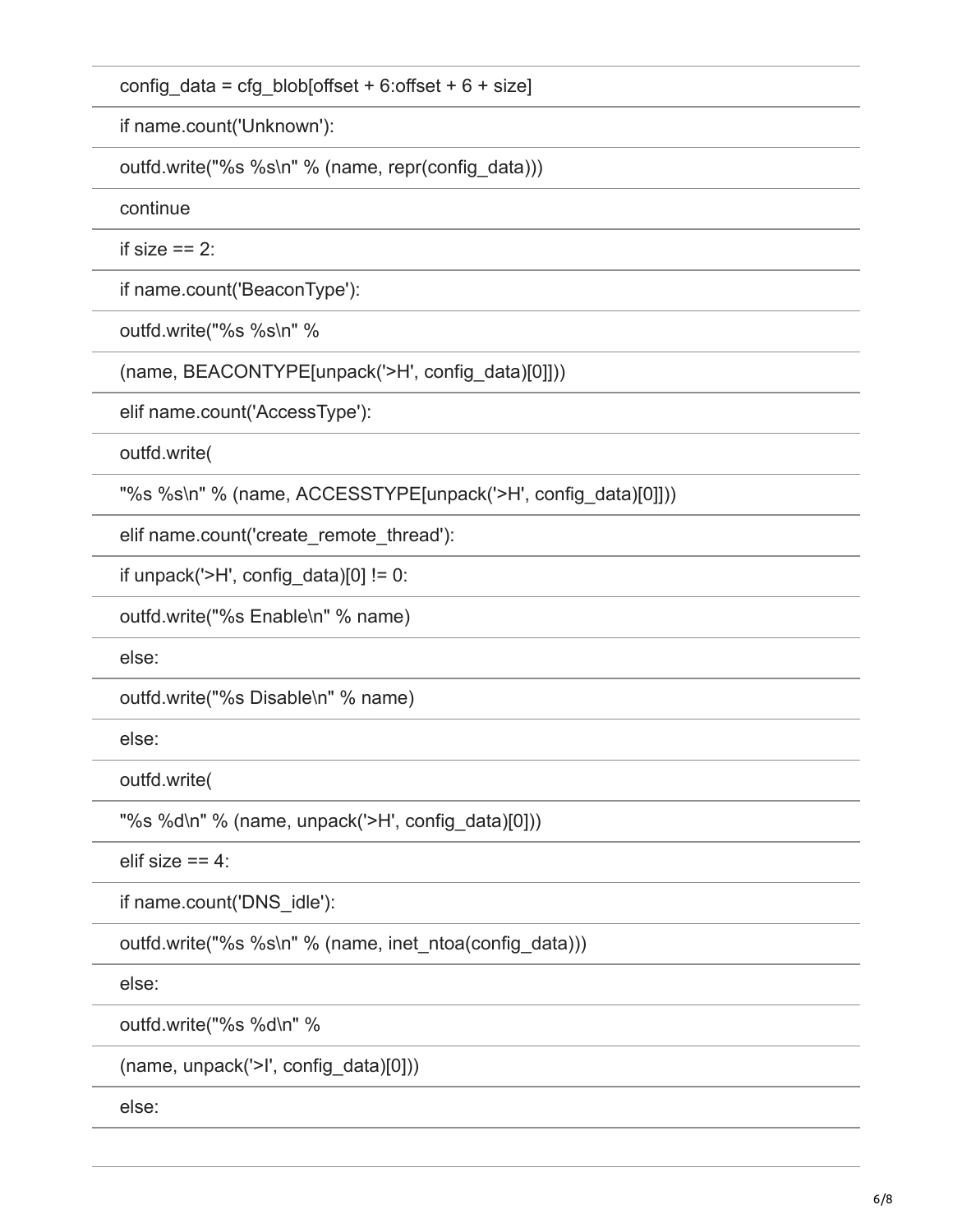| if name.count('Header'):                        |
|-------------------------------------------------|
| outfd.write("%s " % name)                       |
| $cfg\_offset = 3$                               |
| flag $= 0$                                      |
| while 1:                                        |
| if $cfg_{\text{offset}} > 255$ :                |
| break                                           |
| else:                                           |
| if config_data[cfg_offset] != '\x00':           |
| if config_data[cfg_offset + $1$ ] != '\x00':    |
| if flag:                                        |
| outfd.write("\t\t\t: ")                         |
| outfd.write("%s\n" % config_data[               |
| $(cfg_{\text{offset}} + 1)$ : split('\x00')[0]) |
| cfg_offset = config_data[cfg_offset:].find(     |
| '\x00\x00\x00') + cfg_offset - 1                |
| flag $+= 1$                                     |
| else:                                           |
| $cfg_ofset += 4$                                |
| continue                                        |
| else:                                           |
| $cfg_ofset += 4$                                |
| continue                                        |
| else:                                           |
| outfd.write("%s %s\n" % (name, config_data))    |
|                                                 |

def render\_text(self, outfd, data):